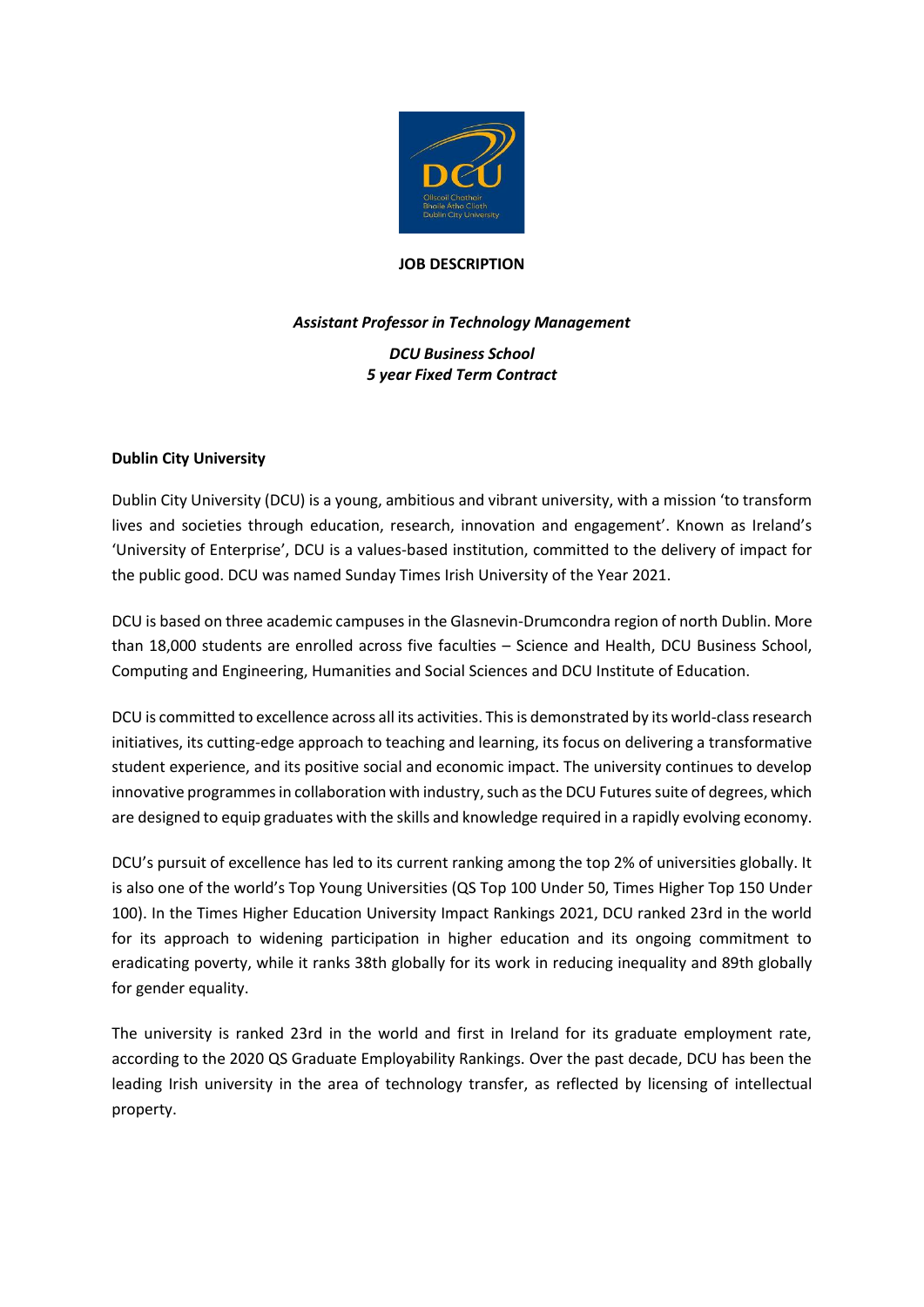## **Overview of the department**

DCU Business School is a dynamic school whose history is marked by steep upward development. From the outset, our guiding voices were those of industry and students and, as a result, we are today distinctive for our deep and responsive industry engagement and our close concern with the success of our students. From those beginnings in the 1980s, and particularly over the last ten years, DCU Business School has developed an excellent research profile characterised by its industry relevance and a strong international reach. The School is accredited by AACSB, AMBA and has been awarded the Small Business Charter from the Chartered Association of Business Schools. Additionally, our programmes have relevant professional accreditations. DCU Business School is an engaged, innovative internationally-focused school which prides itself on its excellent reputation for impacting students, the academic community, industry and wider society.

# **Role Profile**

The successful candidate will be a member of the Enterprise and Innovation Group in DCU Business School. S/he will hold (or be close to completing) a PhD in Management or a relevant field such as Strategy, and Innovation. The successful candidate will ideally have a track record of high quality research or show evidence of being able to establish such a record. S/he will be teaching modules in Strategic Technology Management and will also participate in the School's external engagement activities. Further, the successful candidate is expected to contribute to programme management, research supervision and the service activities of the School and University.

Further information concerning DCU Business School is provided in the Information Pack for Candidates available at: [DCU Business Academic Recruitment-Brochure-2022.pdf](file://///ad/data/DEPT/HR/ALL/HR-Staff%20work%20folders/Emer%20McKenna/DCU%20Business%20Academic%20Recruitment-Brochure-2022.pdf)

## **Duties and Responsibilities**

## **Research**

To contribute to the research activity of DCU Business School by:

- Publishing new ideas and findings in high impact international journals
- Achieving measurable impact via citations
- Seeking funds to support research initiatives
- Contributing to research activities such as conferences, seminars etc.
- Supervising postgraduate research students
- Contributing to the research culture and environment in the School and, where appropriate, working collaboratively on research initiatives.

## **Teaching**

To contribute to the teaching and learning activity of DCU Business School by:

- Delivering modules in a manner consistent with the highest academic standards
- Using a wide range of teaching and assessment methodologies which foster a deep approach to learning and which equip students with the skills and attributes needed to be lifelong learners
- Working proactively to enhance and enrich existing modules and programmes
- Contributing to the design and development of new modules and programmes
- Contributing to the teaching activities of the School's Centre for Executive and International Education
- Providing research supervision for taught postgraduate students